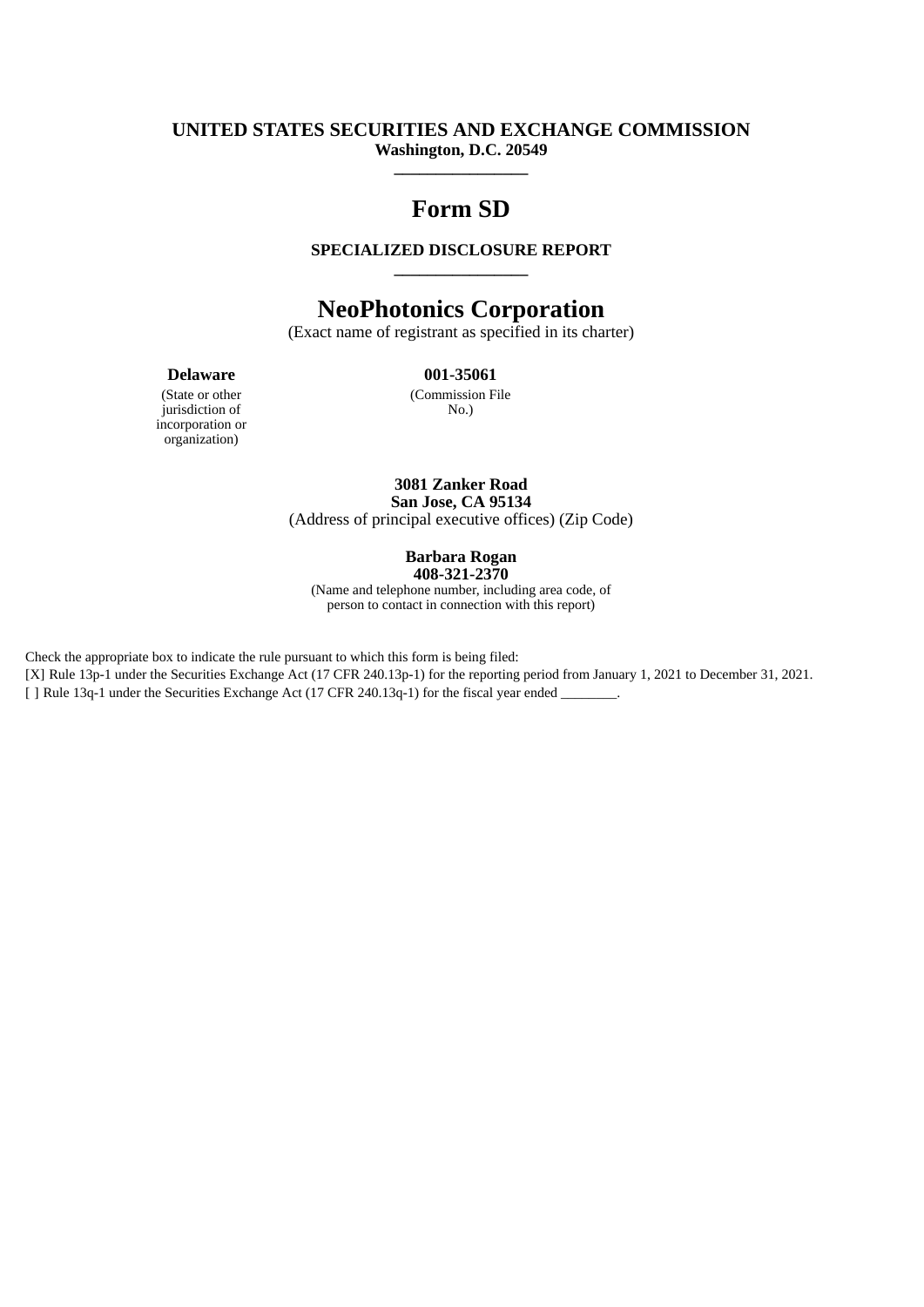## **Section 1. Conflict Minerals Disclosure.**

## **Item 1.01. Conflict Minerals Disclosure and Report.**

## **Conflict Minerals Disclosure**

This Form SD of NeoPhotonics Corporation (the "Company") is filed pursuant to Rule 13p-1 promulgated under the Securities Exchange Act of 1934, as amended, for the reporting period from January 1, 2021 to December 31, 2021.

In accordance with Rule 13p-1, the Company has prepared a Conflict Minerals Report, a copy of which is attached hereto as Exhibit 1.01. The Conflict Minerals Report is also publicly available in the "Sustainability" section on the Company's website at www.neophotonics.com.

## **Item 1.02. Exhibit.**

The Company is hereby filing its Conflict Minerals Report as Exhibit 1.01 to this Form SD.

## **Section 2. Resource Extraction Issuer Disclosure.**

## **Item 2.01. Resource Extraction Issuer Disclosure and Report.**

Not applicable.

**Section 3. Exhibits.**

## **Item 3.01. Exhibits.**

The following exhibit is filed as a part of this report:

Exhibit No. Description

1.01 Conflict Minerals Report of NeoPhotonics Corporation.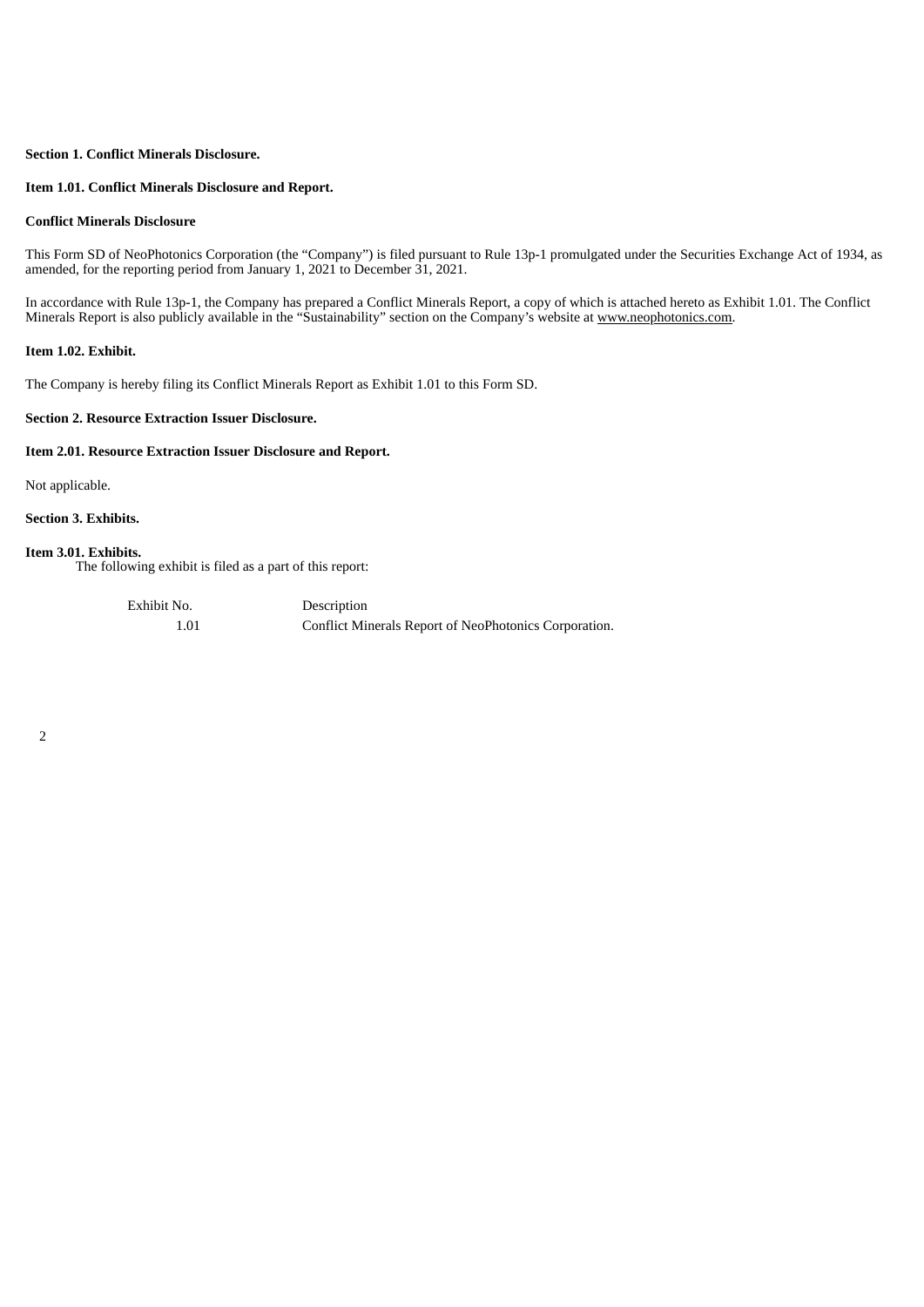# **SIGNATURES**

Pursuant to the requirements of the Securities Exchange Act of 1934, the registrant has duly caused this report to be signed on its behalf by the duly authorized undersigned.

Date: May 25, 2022

# **NeoPhotonics Corporation**

By: /s/ Timothy S. Jenks Name: Timothy S. Jenks Title: President & CEO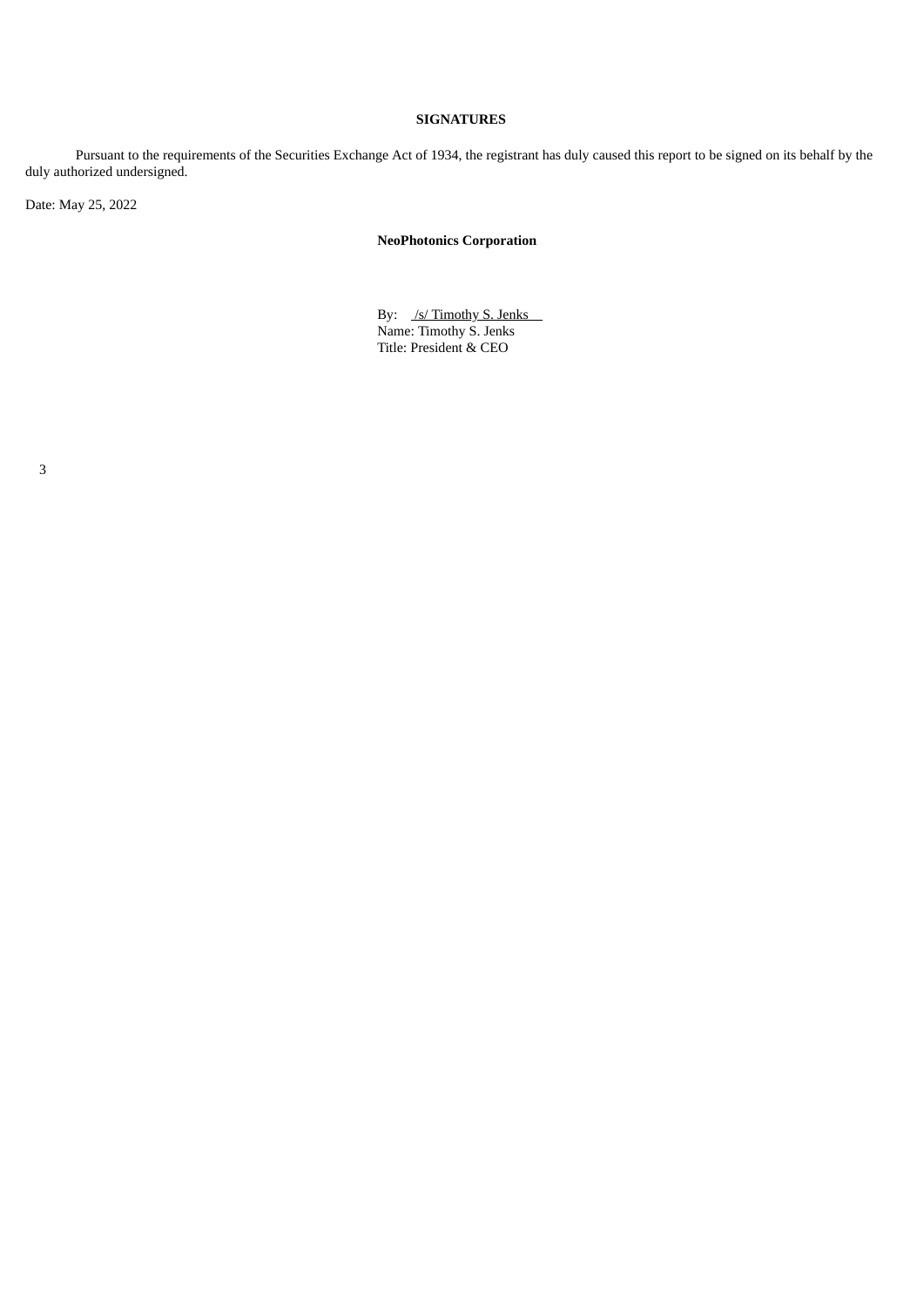# **EXHIBIT INDEX**

Exhibit No. Description [1.01](#page-4-0) Conflict Minerals Report of [NeoPhotonics](#page-4-0) Corporation.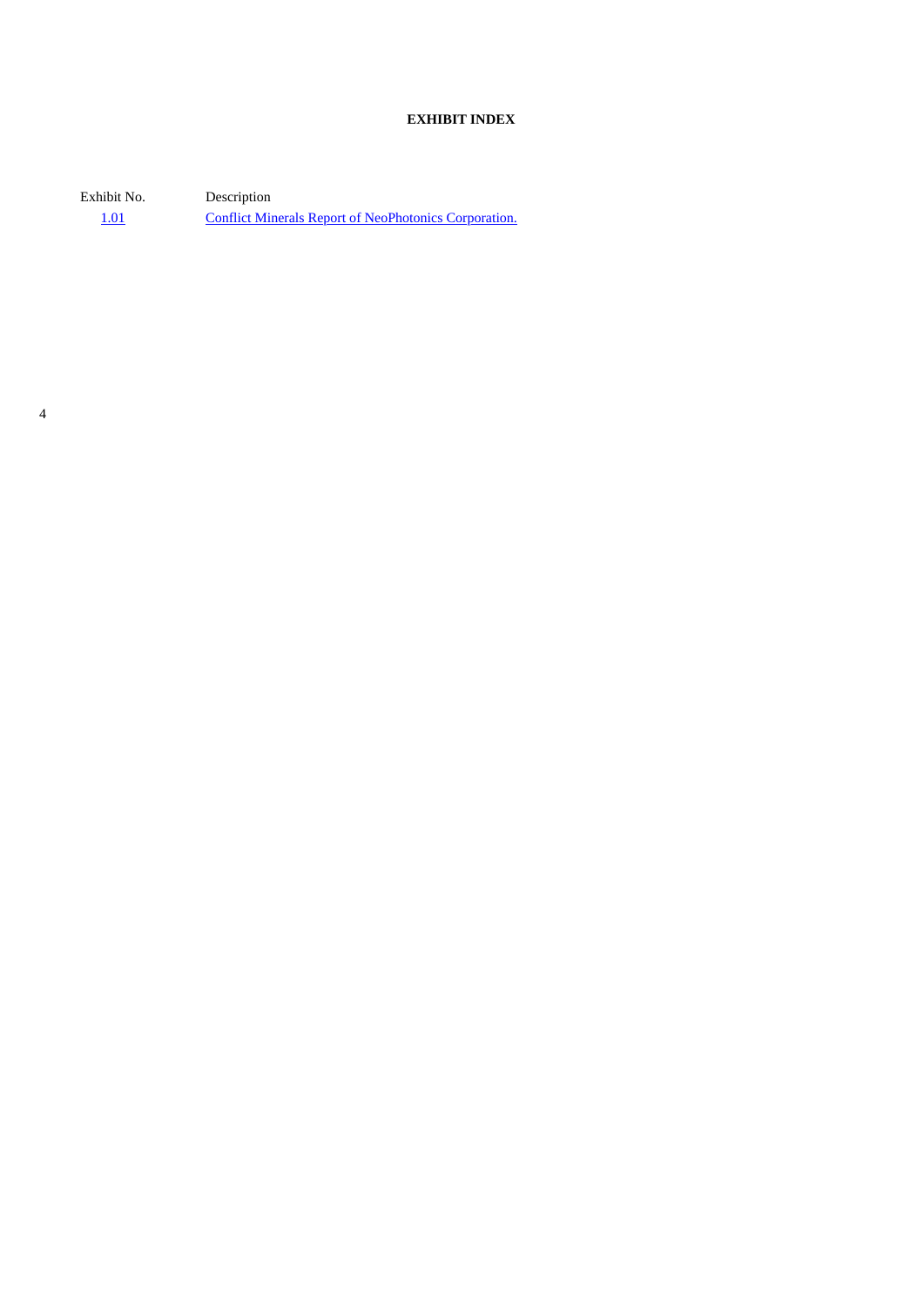## **NeoPhotonics Corporation Conflict Minerals Report For the reporting period from January 1, 2021 to December 31, 2021**

<span id="page-4-0"></span>This Conflict Minerals Report (this "Report") of NeoPhotonics Corporation (the "Company" or "we", "us" or "our") has been prepared pursuant to Rule 13p-1 and Form SD (the "Rule") promulgated under the Securities Exchange Act of 1934, as amended, for the reporting period from January 1, 2021 to December 31, 2021. The Rule was adopted by the Securities and Exchange Commission ("SEC") to implement reporting and disclosure requirements related to conflict minerals as directed by the Dodd-Frank Wall Street Reform and Consumer Protection Act of 2010.

The Rule requires disclosure of certain information when a company manufactures or contracts to manufacture a product and any mineral specified in the Rule is necessary for the functionality or production of such products. The specified minerals, which we collectively refer to in this Report as the "3TG Minerals," are gold, columbite-tantalite (coltan), cassiterite and wolframite, including their derivatives, which are limited to tantalum, tin and tungsten. The "Covered Countries" for the purposes of the Rule and this Report are the Democratic Republic of the Congo and its adjoining countries, which include Angola, Burundi, the Central African Republic, the Republic of the Congo, Rwanda, South Sudan, Uganda, Tanzania and Zambia. As described in this Report, certain of the Company's operations manufacture, or contract to manufacture, the Covered Products (as defined below), and the 3TG Minerals are necessary for the functionality or production of those products.

## **Description of the Company's Products Covered by this Report**

This Report relates to products: (i) for which 3TG Minerals are necessary to the functionality or production of that product; (ii) that were manufactured, or contracted to be manufactured, by the Company; and (iii) for which the manufacture was completed during the calendar year 2021.

The Company is a leading developer and manufacturer of silicon photonics and advanced hybrid photonic integrated circuit-based lasers, modules and subsystems for bandwidth-intensive, high-speed communications networks. Our products, which are referred to in this Report collectively as the "Covered Products," include electro-optical transceivers for telecom and datacom applications, optical semiconductor devices for detection, amplification, and modulation of optical signals, semiconductor lasers and laser assemblies for transmission and modulation of optical signals, passive optical devices for optical signal management, MEMS-based optical attenuation devices and optical receivers.

The Company's supply chain with respect to the Covered Products is complex, and there are many third parties in the supply chain between the ultimate manufacturer of the Covered Products and the original sources of 3TG Minerals. In this regard, the Company does not purchase 3TG Minerals directly from mines, smelters or refiners. The Company must therefore rely on its direct suppliers to provide information regarding the origin of 3TG Minerals that are included in the Covered Products, including sources of 3TG Minerals that are supplied to them by sub-tier suppliers. Moreover, the Company believes that the smelters and refiners of the 3TG Minerals are best suited to identify the sources of 3TG Minerals, and therefore has taken steps to identify the applicable smelters and refiners of 3TG Minerals in the Company's supply chain.

## **Reasonable Country of Origin Inquiry**

The Company conducted a good faith reasonable country of origin inquiry regarding the 3TG Minerals in its Covered Products. This good faith reasonable country of origin inquiry was reasonably designed to determine whether any of the 3TG Minerals originated in the Covered Countries and whether any of the 3TG Minerals may be from recycled scrap or scrap sources. In designing its reasonable country of origin inquiry, the Company employed a combination of measures, as described in this Report, to determine whether the 3TG Minerals in its Covered Products originated from the Covered Countries and, to the extent applicable, these measures were the same as the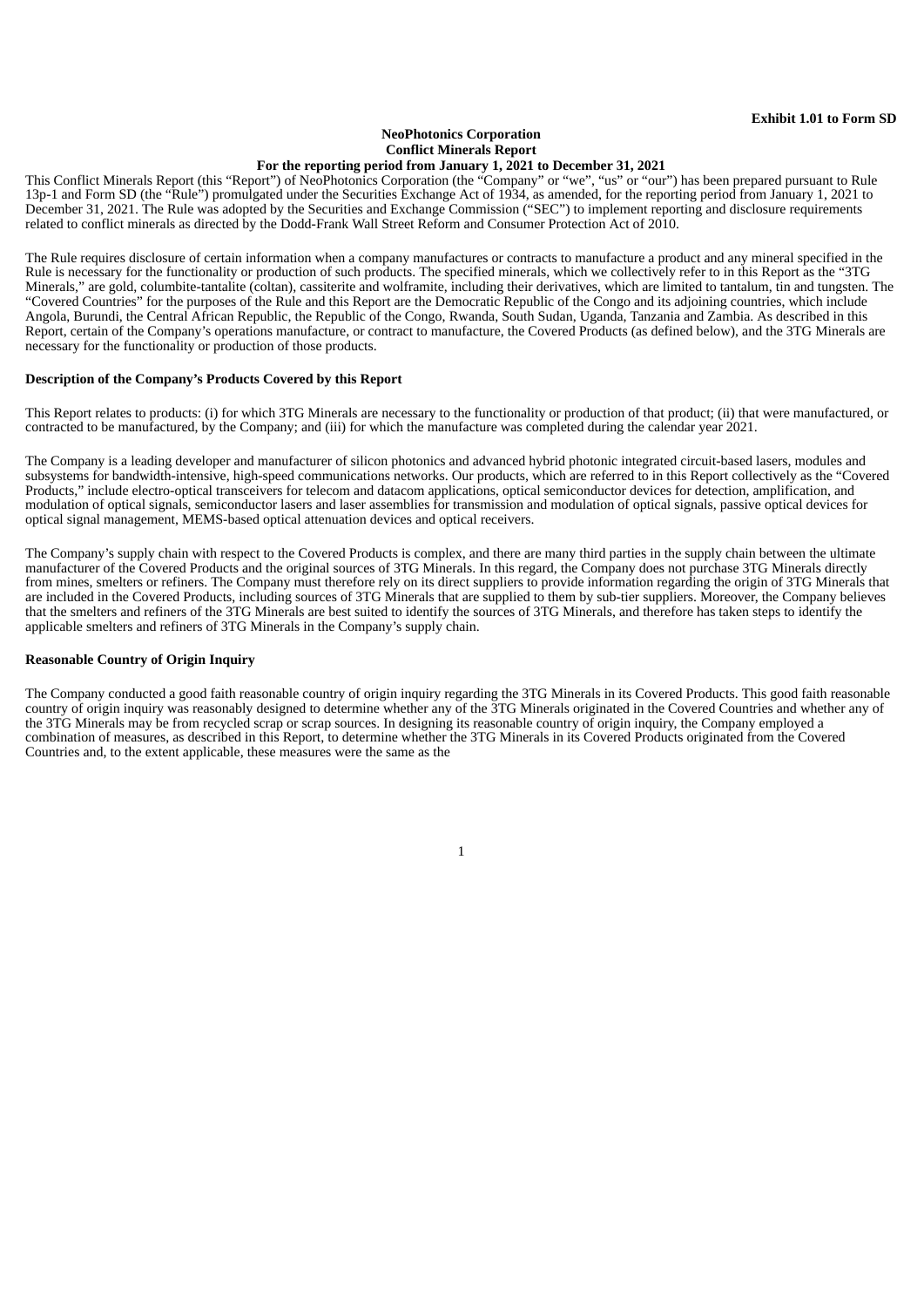processes and procedures the Company used for its due diligence as described below, including in particular Step 1 and Step 2 below.

In connection with its reasonable country of origin inquiry, the Company has requested information regarding 3TG Minerals in its supply chain from all of the Company's direct suppliers sourcing materials in the Covered Products, using the Conflict Minerals Reporting Template, version 6.1 (the "Conflict Minerals Survey") developed by the Responsible Minerals Initiative (RMI). During the course of the year, the Company also followed up with those suppliers who had not responded to the Company's previous requests for completion of the Conflict Minerals Survey and who previously provided incomplete responses to the Conflict Minerals Survey. The Company's outreach for 2021 included 151 suppliers, 94.0% of which responded to our request for information and 7.3% of which responded that the products they supply to the Company do not include 3TG Minerals.

Based on the results of its reasonable country of origin inquiry, the Company has reason to believe that, during the period covered by this Report, certain 3TG Minerals used in its Covered Products may have originated in the Covered Countries and, as a result, the Company was required to conduct due diligence for 2021. These due diligence efforts are discussed below.

### **Due Diligence Process**

Based on the results of the Company's reasonable country of origin inquiry, the Company exercised due diligence on the source and chain of custody of the 3TG Minerals in its Covered Products. The Company's due diligence measures are designed to attempt to ascertain the facilities used to process any 3TG Minerals in our Covered Products, the country of origin of any 3TG Minerals in our Covered Products and the mine(s) or location of origin with the greatest possible specificity.

The Company's due diligence measures have been designed to conform in all material respects to the framework in the Organization for Economic Cooperation and Development Due Diligence Guidance for Responsible Supply Chain of Minerals from Conflict-Affected and High-Risk Areas: Third Edition, including the related supplements on gold, tin, tantalum and tungsten (the "OECD Guidance"). The OECD Guidance specifies a five-step framework for risk-based due diligence for responsible supply chains of minerals sourced from conflict-affected and high-risk areas.

### *Step 1: Establish Strong Company Management Systems*

- (i) Supply Chain Policy for Conflict Minerals. The Company has adopted a statement and a policy relating to 3TG Minerals (the "Conflict Minerals Statement" and the "Conflict Minerals Policy," respectively). The Conflict Minerals Statement states that the Company is committed to working with our global supply chain to ensure compliance with the OECD Guidance and regulations promulgated by the SEC concerning 3TG Minerals. We also note in our statement that our supplier agreements include conflict mineral due diligence and reporting requirements. The Conflict Minerals Policy further provides that the Company will make best efforts to ensure that any direct sourcing by the Company of tin, tungsten, tantalum and gold will only be from sources that are DRC conflict-free, as defined in the Rule. If we become aware of instances where 3TG Minerals in our supply chain potentially finance armed groups, as defined in the Rule, we will work with our suppliers to find alternate conflict-free sources. Our Conflict Minerals Statement and Conflict Minerals Policy are publicly available in the Sustainability section on the Company's website at www.neophotonics.com.
- (ii) Management Support. To enable compliance with the SEC's regulations concerning 3TG Minerals, the Company has developed a process that is aligned with its Conflict Minerals Statement and Conflict Minerals Policy, and is documented in the Company's controlled procedure entitled "Conflict Materials Management and Control Procedure." The Company initiated a program to address the SEC's conflict minerals requirements in early 2013. This program is managed by a team of subject matter experts from relevant functions within the Company, including Supply Chain Management, Quality Systems, Research and Development, Product Application Engineering and Customer Service (the "Conflict Minerals Compliance Team") and is led by our Vice President Product Engineering Reliability & Quality. This global activity is overseen by our Conflict Minerals Free Management Committee composed of our Vice President Product Engineering Reliability & Quality, our General Counsel, and our Senior Manager of System Quality Assurance.

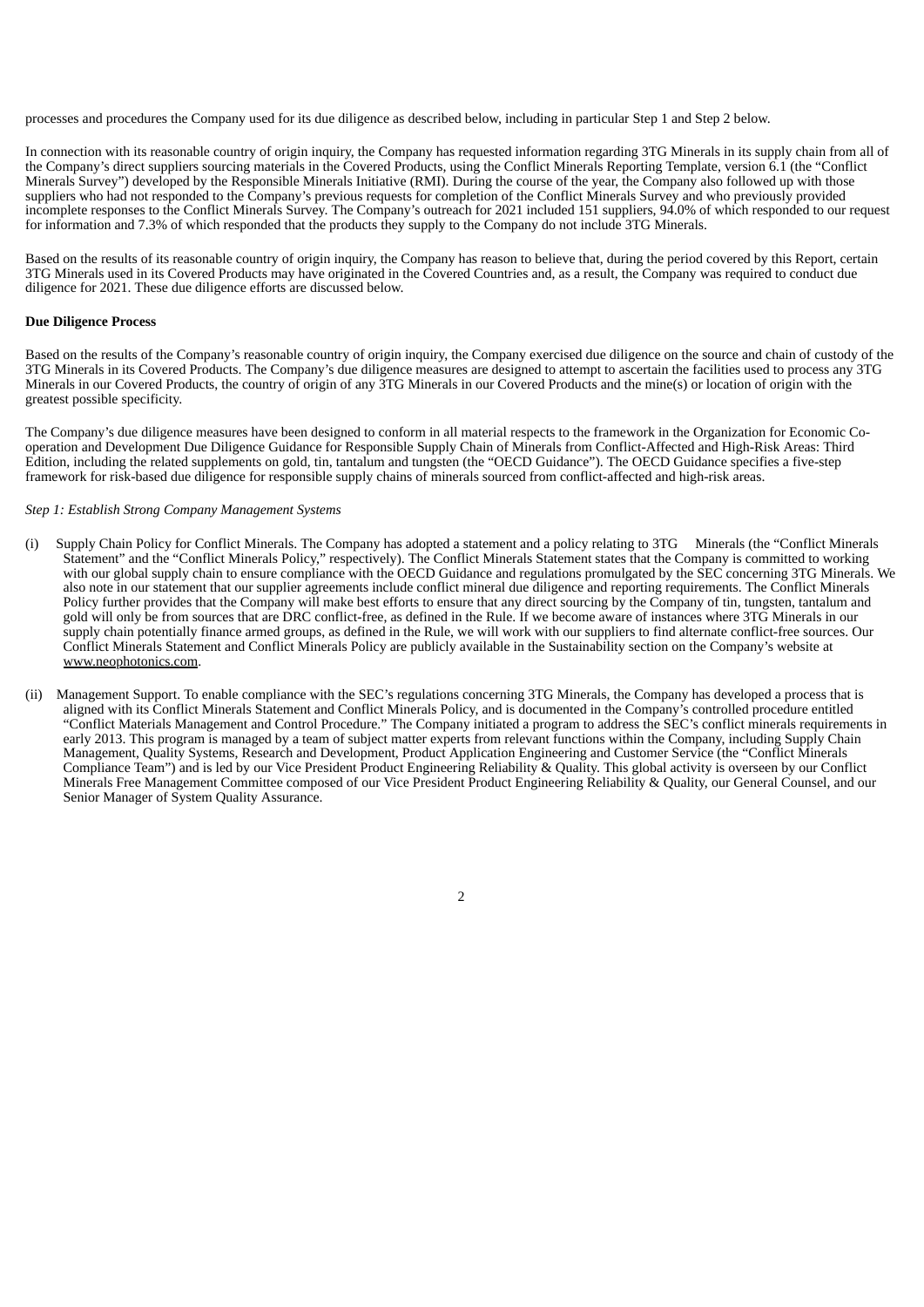- (iii) Controls and Transparency. To establish a system of controls and transparency over the conflict minerals supply chain, the Company incorporated into its due diligence procedures a requirement for suppliers to provide information regarding the smelters and refiners in the supply chain using the Conflict Minerals Survey. The Conflict Minerals Survey is designed by RMI, a recognized industry coalition that focuses on addressing conflict minerals in the supply chain. The Conflict Minerals Survey requires suppliers to provide information concerning the usage and source of 3TG Minerals in their components, parts and products, as well as information concerning their related compliance efforts. The Company elected to use the Conflict Minerals Survey because it is a commonly used reported template used in numerous industries, thereby easing the potential for confusion or misunderstanding by the Company's suppliers.
- (iv) Engagement with Suppliers. As the Company does not have a direct relationship with conflict mineral smelters and refiners, the Company relies on its suppliers to provide up-to-date and accurate smelter and refiner sourcing information. The Company's adoption and utilization of the industry standard RMI templates, tools and auditing program aided us in establishing consistency and transparency throughout the Company's supply chain. In addition, the Company has communicated its requirements to suppliers that the products they supply to the Company be compliant with its Conflict Minerals Statement.
- (v) Grievance Mechanism. The Company accepts the reporting of known or suspected false information or other grievances concerning its 3TG Minerals programs and practices, including compliance with the Conflict Minerals Statement and the Conflict Minerals Policy, by emailing conflict.minerals@neophotonics.com or by reporting a concern to the Company's ethics hotline. Information about how to access the ethics hotline is available in the Company's Code of Business Conduct available in the Investors section of the Company's website at www.neophotonics.com.

## *Step 2: Identify and Assess Risk in the Supply Chain*

As described above, the requests for information regarding 3TG Minerals in the Company's products were sent to all of the Company's direct suppliers sourcing materials in the Company's products, using the Conflict Minerals Survey. Members of the Conflict Minerals Compliance Team collected and reviewed supplier responses to the Conflict Minerals Survey to identify incomplete, inaccurate or inconsistent responses, and consolidated this information in a central database. The Company followed up with those suppliers that failed to respond to the Conflict Minerals Survey or that submitted incomplete responses or responses that contained inaccuracies or inconsistencies or were otherwise determined not to be suitable. The Company also continues to work with those suppliers who have not yet provided responses or have provided incomplete responses.

To the extent that a completed response identified a smelter or refiner, the Company reviewed this information against the list of conflict free and "active" smelters and refiners and country of origin information published by RMI's Responsible Minerals Assurance Process. For non-certified smelters and refiners, we attempted outreach to encourage their participation in certification programs. The Company also attempted to ascertain whether the smelter or refiner information provided was specific to the products supplied to the Company to determine whether the identified smelters are in the Company's supply chain.

#### *Step 3: Design and Implement a Strategy to Respond to Identified Risks*

The Conflict Minerals Compliance Team reported the findings of its compliance efforts in respect of 2021 to the Conflict Minerals Free Management Committee who will report on an annual basis to the Board of Directors.

Pursuant to our Conflict Minerals Statement and Conflict Minerals Policy, if the Company becomes aware of instances where 3TG Minerals in our supply chain potentially finance armed groups, as defined in the Rule, we will work with our suppliers to find alternate conflict-free sources.

Further, to mitigate the risk that 3TG Minerals in our supply chain potentially finance armed groups, we intend to engage in the additional measures discussed under "Risk Mitigation Efforts" below.

Step 4: Carry Out Independent Third Party Audit of Supply Chain Due Diligence at Identified Points in the Supply Chain

3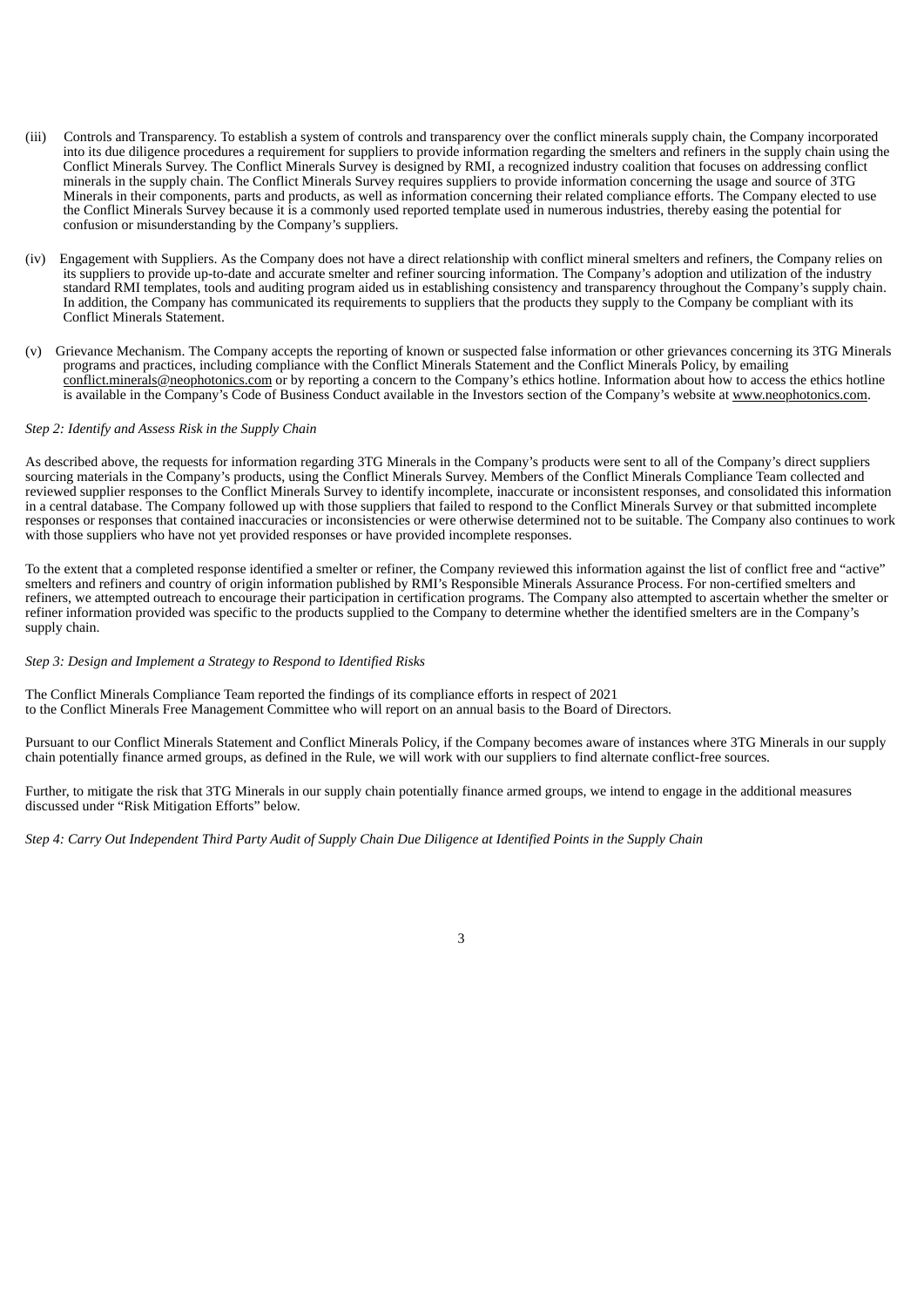Because the Company does not source 3TG Minerals directly from smelters or refiners, we rely on third parties, including RMI, to coordinate and conduct third party audits of these facilities. The Company utilizes the published results of these third-party audits to determine whether a specified smelter or refiner processes 3TG Minerals that directly or indirectly finance or benefit armed groups.

## *Step 5: Report on Supply Chain Due Diligence*

The Company has filed a Form SD and this Conflict Minerals Report with the SEC and has made the Conflict Minerals Report available in the section on Sustainability on the Company's website at www.neophotonics.com.

#### **Identified Smelters and Refiners**

In connection with our reasonable country of origin inquiry or due diligence, as applicable, the Company's suppliers identified to us the smelters and refiners listed on Annex A as having processed the necessary 3TG Minerals contained in the Covered Products. Due to the Company's position in the supply chain, the Company relies on its suppliers for accurate smelter and refiner information. The Company's due diligence measures cannot provide absolute certainty regarding the source and chain of custody of the necessary 3TG Minerals contained in the Covered Products.

As indicated in the table in Annex A, the Company has gathered the names of 260 smelters and refiners identified by its direct suppliers in the Conflict Minerals Survey. Among them, 227 are on RMI's list of "Conformant" smelters and refiners, eight are included on RMI's list of "Active" smelters and refiners**,** and 25 are listed on RMI's Smelter Look-up tab of the Conflicts Minerals Survey but are not listed as "Conformant" or "Active." See Annex A for definitions of Conformant and Active.

Of the suppliers that responded to the Conflict Minerals Survey and confirmed that 3TG Minerals are included in the products supplied to the Company, a majority (64.1%) of the responses received provided smelter and refiner information at the company level or were unable to specify the smelters and refiners used for products supplied to the Company. The Company is unable to determine whether any of the 3TG Minerals reported by these suppliers were contained in components or parts supplied to us, or to validate that any of these smelters and refiners are actually in the Company's supply chain. In addition, 9.3% of responses to Conflict Minerals Survey Question 7 (Have you identified all of the smelters supplying the 3TG to your supply chain?) were "No". Therefore, in addition to being unable to determine whether reported smelters and refiners are part of the Company's supply chain, we are also unsure as to the completeness of the population of smelters and refiners received. Accordingly, the list of smelters and refiners in the table in Annex A may contain smelters and refiners that are not in our supply chain and there may be other smelters and refiners not yet identified in our due diligence process. We will continue to update the list as our information improves.

#### **Country of Origin Information and Efforts to Determine Mine Location**

Based on the Company's due diligence efforts to date, the Company does not have sufficient information to determine the country of origin of the 3TG Minerals in its Covered Products or the facilities used to process the 3TG Minerals, including whether the 3TG Minerals were from recycled or scrap sources.

## **Risk Mitigation Efforts**

In the next compliance period, the Company will take the following steps to improve its due diligence and mitigate any risk that the 3TG Minerals in the Covered Products could benefit armed groups in the Covered Countries:

- Continue to follow up with suppliers who have not responded or have submitted incomplete responses to the Conflict Minerals Survey, clarify any issues and encourage responses;
- Continue to encourage suppliers that provided company level information in their prior responses to the Conflict Minerals Survey to provide product level information through ongoing outreach with these suppliers;

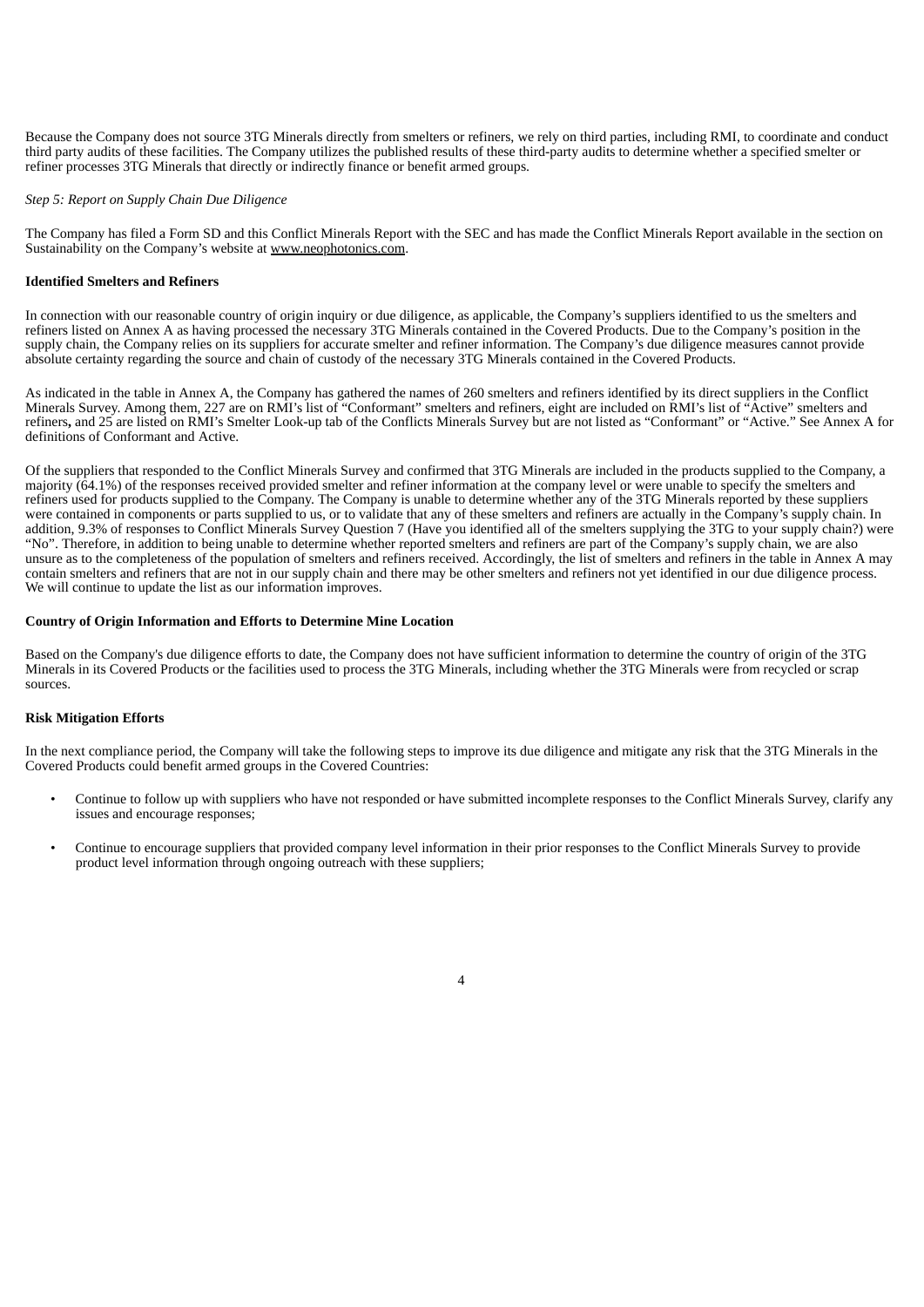- Continue to encourage our suppliers to implement responsible sourcing of 3TG Minerals; and
- Continue to encourage our suppliers to require the smelters and refiners in their supply chain to obtain conflict-free designations from an independent, third party auditor.

# **Annex A**

# **Smelter and Refiner Information**

| <b>Metal</b> | <b>Name of Smelter or Refiner</b>                               | Smelter or Refiner Status*     |
|--------------|-----------------------------------------------------------------|--------------------------------|
| Gold         | <b>Advanced Chemical Company</b>                                | <b>RMAP Conformant Smelter</b> |
| Gold         | Aida Chemical Industries Co., Ltd.                              | <b>RMAP Conformant Smelter</b> |
| Gold         | Allgemeine Gold-und Silberscheideanstalt A.G.                   | <b>RMAP Conformant Smelter</b> |
| Gold         | Almalyk Mining and Metallurgical Complex (AMMC)                 | <b>RMAP Conformant Smelter</b> |
| Gold         | AngloGold Ashanti Corrego do Sitio Mineracao                    | <b>RMAP Conformant Smelter</b> |
| Gold         | Argor-Heraeus S.A.                                              | <b>RMAP Conformant Smelter</b> |
| Gold         | Asahi Pretec Corp.                                              | <b>RMAP Conformant Smelter</b> |
| Gold         | Asaka Riken Co., Ltd.                                           | <b>RMAP Conformant Smelter</b> |
| Gold         | Aurubis AG                                                      | <b>RMAP Conformant Smelter</b> |
| Gold         | Bangko Sentral ng Pilipinas (Central Bank of the Philippines)   | <b>RMAP Conformant Smelter</b> |
| Gold         | Boliden AB                                                      | <b>RMAP Conformant Smelter</b> |
| Gold         | C. Hafner GmbH + Co. KG                                         | <b>RMAP Conformant Smelter</b> |
| Gold         | CCR Refinery - Glencore Canada Corporation                      | <b>RMAP Conformant Smelter</b> |
| Gold         | Cendres + Metaux S.A.                                           | <b>RMAP Conformant Smelter</b> |
| Gold         | Chimet S.p.A.                                                   | <b>RMAP Conformant Smelter</b> |
| Gold         | Chugai Mining                                                   | <b>RMAP Conformant Smelter</b> |
| Gold         | <b>DSC</b> (Do Sung Corporation)                                | <b>RMAP Conformant Smelter</b> |
| Gold         | <b>DODUCO</b> Contacts and Refining GmbH                        | <b>RMAP Conformant Smelter</b> |
| Gold         | Dowa                                                            | <b>RMAP Conformant Smelter</b> |
| Gold         | Eco-System Recycling Co., Ltd. East Plant                       | <b>RMAP Conformant Smelter</b> |
| Gold         | <b>JSC Novosibirsk Refinery</b>                                 | Not Applicable                 |
| Gold         | LT Metal Ltd.                                                   | <b>RMAP Conformant Smelter</b> |
| Gold         | Heimerle + Meule GmbH                                           | <b>RMAP Conformant Smelter</b> |
| Gold         | Heraeus Metals Hong Kong Ltd.                                   | <b>RMAP Conformant Smelter</b> |
| Gold         | Heraeus Germany GmbH Co. KG                                     | <b>RMAP Conformant Smelter</b> |
| Gold         | Inner Mongolia Qiankun Gold and Silver Refinery Share Co., Ltd. | <b>RMAP Conformant Smelter</b> |
| Gold         | Ishifuku Metal Industry Co., Ltd.                               | <b>RMAP Conformant Smelter</b> |
| Gold         | <b>Istanbul Gold Refinery</b>                                   | <b>RMAP Conformant Smelter</b> |
| Gold         | Japan Mint                                                      | <b>RMAP Conformant Smelter</b> |
| Gold         | Jiangxi Copper Co., Ltd.                                        | <b>RMAP Conformant Smelter</b> |
| Gold         | Asahi Refining USA Inc.                                         | <b>RMAP Conformant Smelter</b> |
| Gold         | Asahi Refining Canada Ltd.                                      | <b>RMAP Conformant Smelter</b> |
| Gold         | <b>JSC</b> Uralelectromed                                       | Not Applicable                 |
| Gold         | JX Nippon Mining & Metals Co., Ltd.                             | <b>RMAP Conformant Smelter</b> |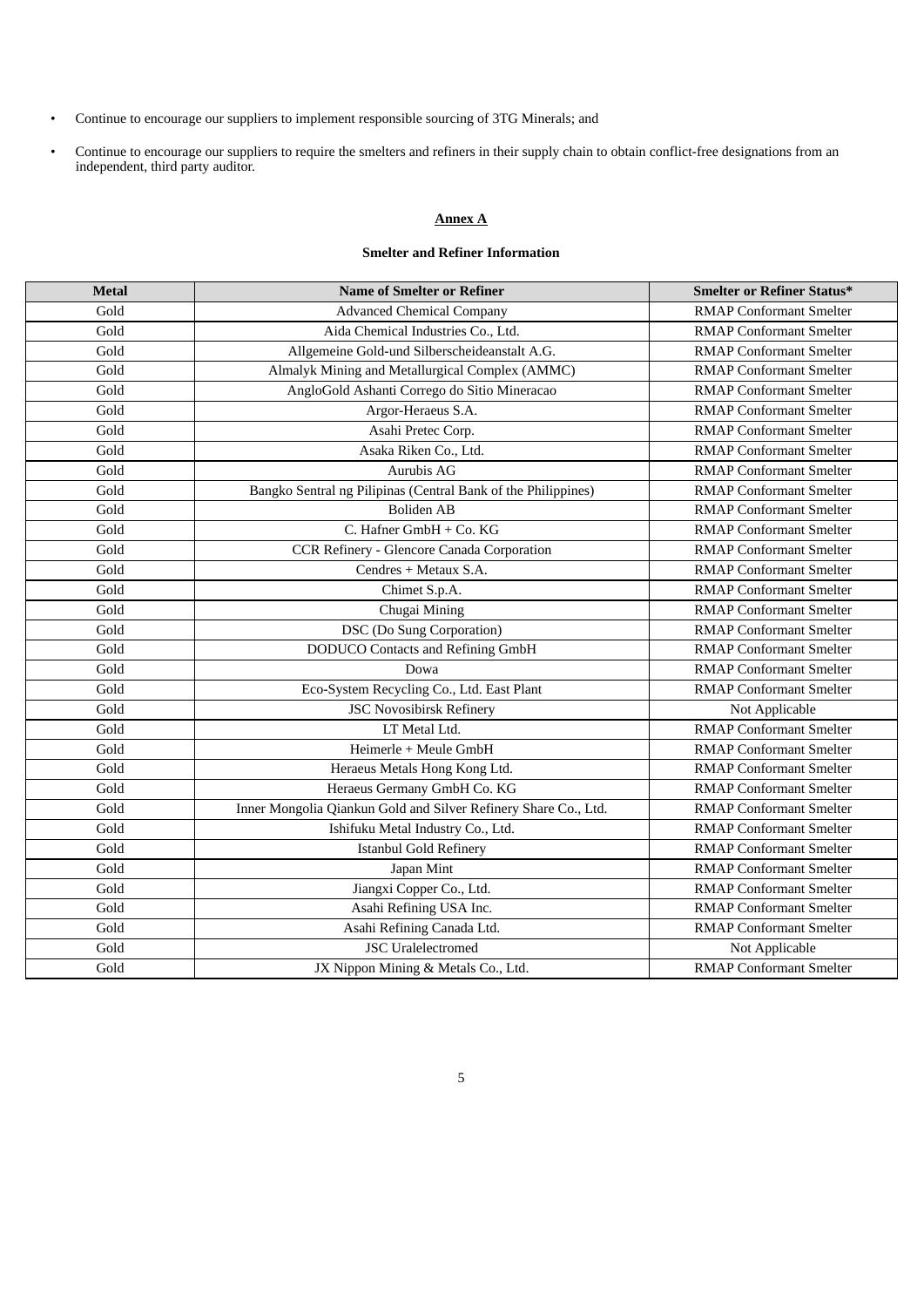| Gold                  | Kazzinc                                                                        | <b>RMAP Conformant Smelter</b> |
|-----------------------|--------------------------------------------------------------------------------|--------------------------------|
| Gold                  | Kennecott Utah Copper LLC                                                      | <b>RMAP Conformant Smelter</b> |
| Gold                  | Kojima Chemicals Co., Ltd.                                                     | <b>RMAP Conformant Smelter</b> |
| Gold                  | Kyrgyzaltyn JSC                                                                | Not Applicable                 |
| Gold                  | LS-NIKKO Copper Inc.                                                           | <b>RMAP Conformant Smelter</b> |
| Gold                  | Materion                                                                       | <b>RMAP Conformant Smelter</b> |
| Gold                  | Matsuda Sangyo Co., Ltd.                                                       | <b>RMAP Conformant Smelter</b> |
| Gold                  | Metalor Technologies (Suzhou) Ltd.                                             | <b>RMAP Conformant Smelter</b> |
| $\operatorname{Gold}$ | Metalor Technologies (Hong Kong) Ltd.                                          | <b>RMAP Conformant Smelter</b> |
| $\operatorname{Gold}$ | Metalor Technologies (Singapore) Pte., Ltd.                                    | <b>RMAP Conformant Smelter</b> |
| Gold                  | Metalor Technologies S.A.                                                      | <b>RMAP Conformant Smelter</b> |
| Gold                  | <b>Metalor USA Refining Corporation</b>                                        | <b>RMAP Conformant Smelter</b> |
| Gold                  | Metalurgica Met-Mex Penoles S.A. De C.V.                                       | <b>RMAP Conformant Smelter</b> |
| Gold                  | Mitsubishi Materials Corporation                                               | <b>RMAP Conformant Smelter</b> |
| Gold                  | Mitsui Mining and Smelting Co., Ltd.                                           | <b>RMAP Conformant Smelter</b> |
| Gold                  | Moscow Special Alloys Processing Plant                                         | Not Applicable                 |
| Gold                  | Nadir Metal Rafineri San. Ve Tic. A.S.                                         | <b>RMAP Conformant Smelter</b> |
| Gold                  | Navoi Mining and Metallurgical Combinat                                        | <b>RMAP Conformant Smelter</b> |
| Gold                  | Nihon Material Co., Ltd.                                                       | <b>RMAP Conformant Smelter</b> |
| Gold                  | Ohura Precious Metal Industry Co., Ltd.                                        | <b>RMAP Conformant Smelter</b> |
| Gold                  | OJSC "The Gulidov Krasnoyarsk Non-Ferrous Metals Plant" (OJSC<br>Krastsvetmet) | Not Applicable                 |
| Gold                  | PAMP S.A.                                                                      | <b>RMAP Conformant Smelter</b> |
| Gold                  | Prioksky Plant of Non-Ferrous Metals                                           | Not Applicable                 |
| $\operatorname{Gold}$ | PT Aneka Tambang (Persero) Tbk                                                 | <b>RMAP Conformant Smelter</b> |
| Gold                  | PX Precinox S.A.                                                               | <b>RMAP Conformant Smelter</b> |
| Gold                  | Rand Refinery (Pty) Ltd.                                                       | <b>RMAP Conformant Smelter</b> |
| Gold                  | Royal Canadian Mint                                                            | <b>RMAP Conformant Smelter</b> |
| Gold                  | <b>Samduck Precious Metals</b>                                                 | <b>RMAP Conformant Smelter</b> |
| Gold                  | SEMPSA Joyeria Plateria S.A.                                                   | <b>RMAP Conformant Smelter</b> |
| Gold                  | Shandong Zhaojin Gold & Silver Refinery Co., Ltd.                              | <b>RMAP Conformant Smelter</b> |
| Gold                  | Sichuan Tianze Precious Metals Co., Ltd.                                       | <b>RMAP Conformant Smelter</b> |
| Gold                  | SOE Shyolkovsky Factory of Secondary Precious Metals                           | Not Applicable                 |
| Gold                  | Solar Applied Materials Technology Corp.                                       | <b>RMAP Conformant Smelter</b> |
| Gold                  | Sumitomo Metal Mining Co., Ltd.                                                | <b>RMAP Conformant Smelter</b> |
| Gold                  | Tanaka Kikinzoku Kogyo K.K.                                                    | <b>RMAP Conformant Smelter</b> |
| Gold                  | Great Wall Precious Metals Co., Ltd. of CBPM                                   | Not Applicable                 |
| Gold                  | Shandong Gold Smelting Co., Ltd.                                               | <b>RMAP Conformant Smelter</b> |
| Gold                  | Tokuriki Honten Co., Ltd.                                                      | <b>RMAP Conformant Smelter</b> |
| Gold                  | Torecom                                                                        | <b>RMAP Conformant Smelter</b> |
| Gold                  | Umicore S.A. Business Unit Precious Metals Refining                            | <b>RMAP Conformant Smelter</b> |
| $\operatorname{Gold}$ | United Precious Metal Refining, Inc.                                           | <b>RMAP Conformant Smelter</b> |
| Gold                  | Valcambi S.A.                                                                  | <b>RMAP Conformant Smelter</b> |
| Gold                  | Western Australian Mint (T/a The Perth Mint)                                   | <b>RMAP Conformant Smelter</b> |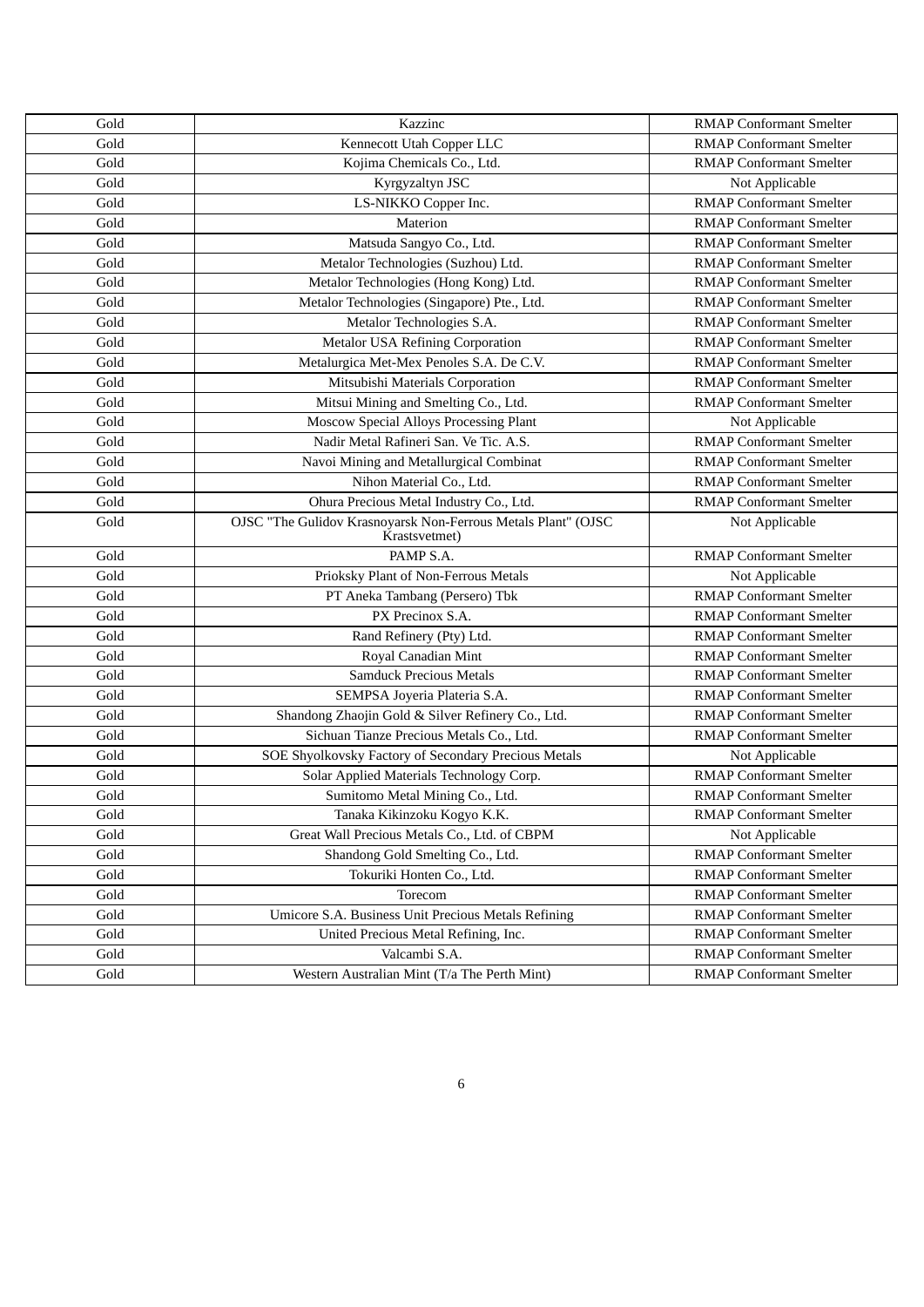| Gold     | Yamakin Co., Ltd.                                           | <b>RMAP Conformant Smelter</b> |
|----------|-------------------------------------------------------------|--------------------------------|
| Gold     | Yokohama Metal Co., Ltd.                                    | <b>RMAP Conformant Smelter</b> |
| Gold     | Zhongyuan Gold Smelter of Zhongjin Gold Corporation         | <b>RMAP Conformant Smelter</b> |
| Gold     | Gold Refinery of Zijin Mining Group Co., Ltd.               | <b>RMAP Conformant Smelter</b> |
| Gold     | SAFINA A.S.                                                 | <b>RMAP Conformant Smelter</b> |
| Gold     | <b>Umicore Precious Metals Thailand</b>                     | <b>RMAP Conformant Smelter</b> |
| Gold     | Geib Refining Corporation                                   | <b>RMAP Conformant Smelter</b> |
| Gold     | MMTC-PAMP India Pvt., Ltd.                                  | <b>RMAP Conformant Smelter</b> |
| Gold     | KGHM Polska Miedz Spolka Akcyjna                            | <b>RMAP Conformant Smelter</b> |
| Gold     | Singway Technology Co., Ltd.                                | <b>RMAP Conformant Smelter</b> |
| Gold     | Al Etihad Gold Refinery DMCC                                | <b>RMAP Conformant Smelter</b> |
| Gold     | <b>Emirates Gold DMCC</b>                                   | <b>RMAP Conformant Smelter</b> |
| Gold     | T.C.A S.p.A                                                 | <b>RMAP Conformant Smelter</b> |
| Gold     | REMONDIS PMR B.V.                                           | <b>RMAP Conformant Smelter</b> |
| Gold     | Shirpur Gold Refinery Ltd.                                  | Not Applicable                 |
| Gold     | Korea Zinc Co., Ltd.                                        | <b>RMAP Conformant Smelter</b> |
| Gold     | <b>Marsam Metals</b>                                        | <b>RMAP Conformant Smelter</b> |
| Gold     | TOO Tau-Ken-Altyn                                           | <b>RMAP Conformant Smelter</b> |
| Gold     | <b>SAAMP</b>                                                | <b>RMAP Conformant Smelter</b> |
| Gold     | L'Orfebre S.A.                                              | <b>RMAP Conformant Smelter</b> |
| Gold     | 8853 S.p.A.                                                 | <b>RMAP Conformant Smelter</b> |
| Gold     | Italpreziosi                                                | <b>RMAP Conformant Smelter</b> |
| Gold     | <b>SAXONIA Edelmetalle GmbH</b>                             | Not Applicable                 |
| Gold     | WIELAND Edelmetalle GmbH                                    | <b>RMAP Conformant Smelter</b> |
| Gold     | Ogussa Osterreichische Gold- und Silber-Scheideanstalt GmbH | <b>RMAP Conformant Smelter</b> |
| Gold     | <b>AU Traders and Refiners</b>                              | Not Applicable                 |
| Gold     | <b>Bangalore Refinery</b>                                   | <b>RMAP Conformant Smelter</b> |
| Gold     | SungEel HiMetal Co., Ltd.                                   | <b>RMAP Conformant Smelter</b> |
| Gold     | Planta Recuperadora de Metales SpA                          | <b>RMAP Conformant Smelter</b> |
| Gold     | Safimet S.p.A                                               | <b>RMAP Conformant Smelter</b> |
| Gold     | <b>TSK Pretech</b>                                          | Not Applicable                 |
| Gold     | C.I Metales Procesados Industriales SAS                     | <b>RMAP Active Smelter</b>     |
| Gold     | Eco-System Recycling Co., Ltd. North Plant                  | <b>RMAP Conformant Smelter</b> |
| Gold     | Eco-System Recycling Co., Ltd. West Plant                   | <b>RMAP Conformant Smelter</b> |
| Gold     | Kundan Care Products Ltd.                                   | Not Applicable                 |
| Tantalum | Asaka Riken Co., Ltd.                                       | <b>RMAP Conformant Smelter</b> |
| Tantalum | Changsha South Tantalum Niobium Co., Ltd.                   | <b>RMAP Conformant Smelter</b> |
| Tantalum | Guangdong Rising Rare Metals-EO Materials Ltd.              | <b>RMAP Conformant Smelter</b> |
| Tantalum | Exotech Inc.                                                | Not Applicable                 |
| Tantalum | F&X Electro-Materials Ltd.                                  | <b>RMAP Conformant Smelter</b> |
| Tantalum | XIMEI RESOURCES (GUANGDONG) LIMITED                         | <b>RMAP Conformant Smelter</b> |
| Tantalum | JiuJiang JinXin Nonferrous Metals Co., Ltd.                 | <b>RMAP Conformant Smelter</b> |
| Tantalum | Jiujiang Tanbre Co., Ltd.                                   | <b>RMAP Conformant Smelter</b> |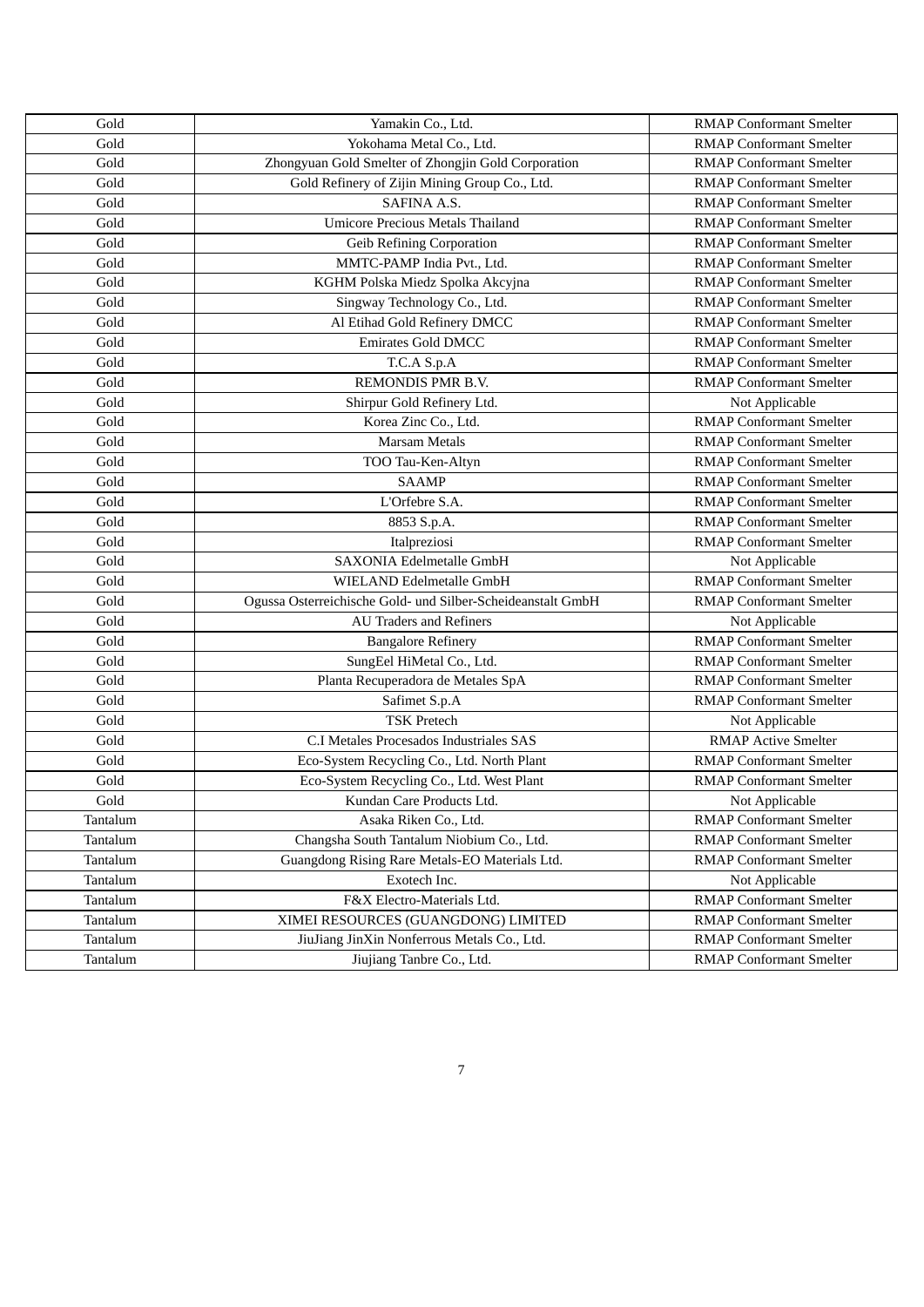| Tantalum | LSM Brasil S.A.                                   | <b>RMAP Conformant Smelter</b> |
|----------|---------------------------------------------------|--------------------------------|
| Tantalum | Metallurgical Products India Pvt., Ltd.           | <b>RMAP Conformant Smelter</b> |
| Tantalum | Mineracao Taboca S.A.                             | <b>RMAP Conformant Smelter</b> |
| Tantalum | Mitsui Mining and Smelting Co., Ltd.              | <b>RMAP Conformant Smelter</b> |
| Tantalum | <b>NPM Silmet AS</b>                              | <b>RMAP Conformant Smelter</b> |
| Tantalum | Ningxia Orient Tantalum Industry Co., Ltd.        | <b>RMAP Conformant Smelter</b> |
| Tantalum | <b>QuantumClean</b>                               | <b>RMAP Conformant Smelter</b> |
| Tantalum | Yanling Jincheng Tantalum & Niobium Co., Ltd.     | <b>RMAP Conformant Smelter</b> |
| Tantalum | Solikamsk Magnesium Works OAO                     | <b>RMAP Conformant Smelter</b> |
| Tantalum | Taki Chemical Co., Ltd.                           | <b>RMAP Conformant Smelter</b> |
| Tantalum | <b>Telex Metals</b>                               | <b>RMAP Conformant Smelter</b> |
| Tantalum | Ulba Metallurgical Plant JSC                      | <b>RMAP Conformant Smelter</b> |
| Tantalum | Hengyang King Xing Lifeng New Materials Co., Ltd. | <b>RMAP Conformant Smelter</b> |
| Tantalum | D Block Metals, LLC                               | <b>RMAP Conformant Smelter</b> |
| Tantalum | FIR Metals & Resource Ltd.                        | <b>RMAP Conformant Smelter</b> |
| Tantalum | Jiujiang Zhongao Tantalum & Niobium Co., Ltd.     | <b>RMAP Conformant Smelter</b> |
| Tantalum | XinXing HaoRong Electronic Material Co., Ltd.     | <b>RMAP Conformant Smelter</b> |
| Tantalum | Jiangxi Dinghai Tantalum & Niobium Co., Ltd.      | <b>RMAP Conformant Smelter</b> |
| Tantalum | <b>KEMET</b> de Mexico                            | <b>RMAP Conformant Smelter</b> |
| Tantalum | TANIOBIS Co., Ltd.                                | <b>RMAP Conformant Smelter</b> |
| Tantalum | <b>TANIOBIS GmbH</b>                              | <b>RMAP Conformant Smelter</b> |
| Tantalum | H.C. Starck Hermsdorf GmbH                        | <b>RMAP Conformant Smelter</b> |
| Tantalum | H.C. Starck Inc.                                  | <b>RMAP Conformant Smelter</b> |
| Tantalum | TANIOBIS Japan Co., Ltd.                          | <b>RMAP Conformant Smelter</b> |
| Tantalum | TANIOBIS Smelting GmbH & Co. KG                   | <b>RMAP Conformant Smelter</b> |
| Tantalum | Global Advanced Metals Boyertown                  | <b>RMAP Conformant Smelter</b> |
| Tantalum | Resind Industria e Comercio Ltda.                 | <b>RMAP Conformant Smelter</b> |
| Tantalum | Jiangxi Tuohong New Raw Material                  | <b>RMAP Conformant Smelter</b> |
| Tantalum | Meta Materials                                    | <b>RMAP Conformant Smelter</b> |
| Tin      | Chenzhou Yunxiang Mining and Metallurgy Co., Ltd. | <b>RMAP Conformant Smelter</b> |
| Tin      | Alpha                                             | <b>RMAP Conformant Smelter</b> |
| Tin      | PT Aries Kencana Sejahtera                        | <b>RMAP Active Smelter</b>     |
| Tin      | Dowa                                              | <b>RMAP Conformant Smelter</b> |
| Tin      | <b>EM Vinto</b>                                   | <b>RMAP Conformant Smelter</b> |
| Tin      | Estanho de Rondonia S.A.                          | <b>RMAP Conformant Smelter</b> |
| Tin      | <b>Fenix Metals</b>                               | <b>RMAP Conformant Smelter</b> |
| Tin      | Gejiu Non-Ferrous Metal Processing Co., Ltd.      | <b>RMAP Conformant Smelter</b> |
| Tin      | Gejiu Zili Mining and Metallurgy Co., Ltd.        | <b>RMAP Conformant Smelter</b> |
| Tin      | Huichang Jinshunda Tin Co., Ltd.                  | Not Applicable                 |
| Tin      | Gejiu Kai Meng Industry and Trade LLC             | Not Applicable                 |
| Tin      | China Tin Group Co., Ltd.                         | <b>RMAP Conformant Smelter</b> |
| Tin      | Malaysia Smelting Corporation (MSC)               | <b>RMAP Conformant Smelter</b> |
| Tin      | Metallic Resources, Inc.                          | <b>RMAP Conformant Smelter</b> |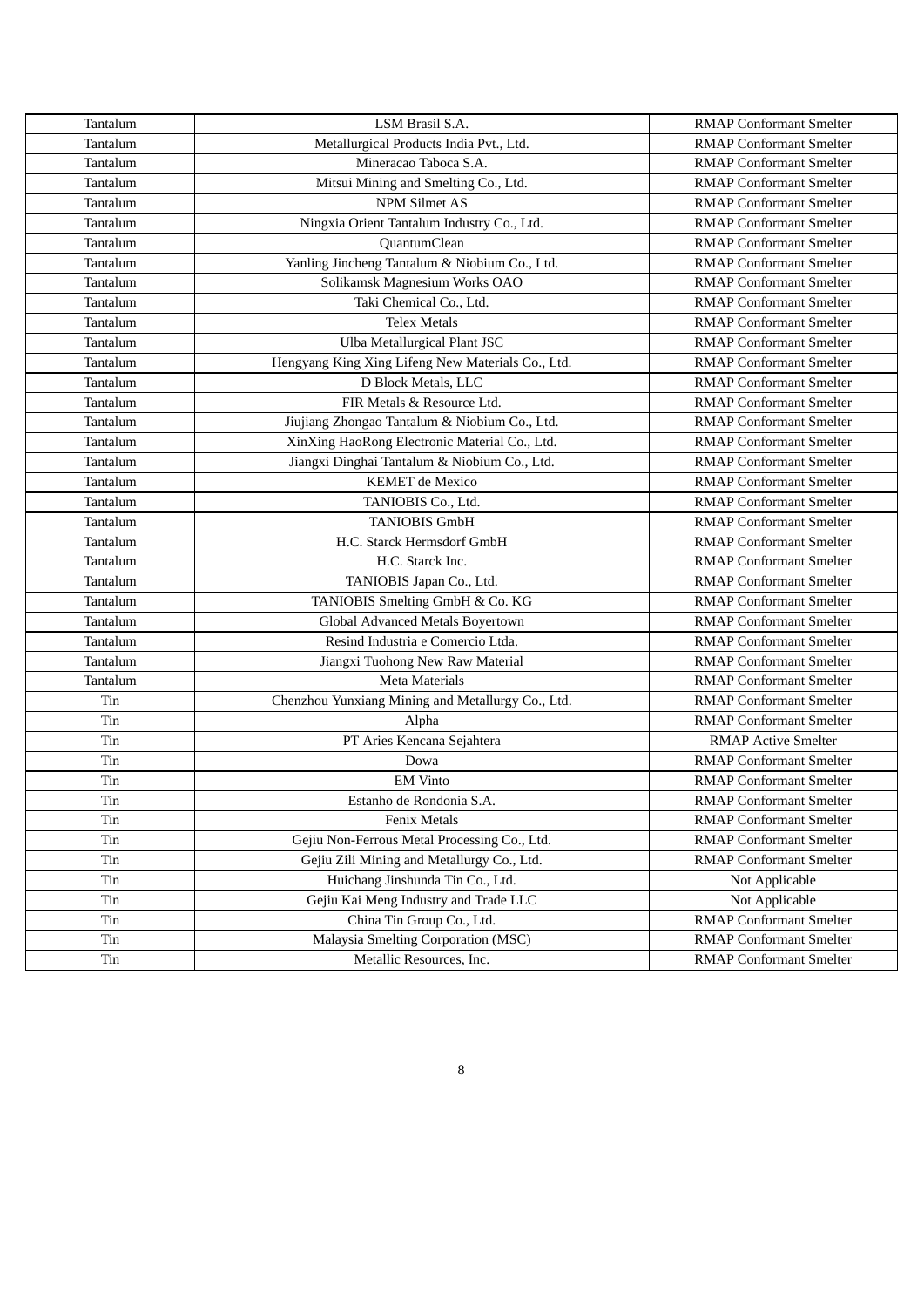| Tin | Mineracao Taboca S.A.                          | <b>RMAP Conformant Smelter</b> |
|-----|------------------------------------------------|--------------------------------|
| Tin | Minsur                                         | <b>RMAP Conformant Smelter</b> |
| Tin | Mitsubishi Materials Corporation               | <b>RMAP Conformant Smelter</b> |
| Tin | Jiangxi New Nanshan Technology Ltd.            | <b>RMAP Conformant Smelter</b> |
| Tin | O.M. Manufacturing (Thailand) Co., Ltd.        | <b>RMAP Conformant Smelter</b> |
| Tin | Operaciones Metalurgicas S.A.                  | <b>RMAP Conformant Smelter</b> |
| Tin | PT Artha Cipta Langgeng                        | <b>RMAP Conformant Smelter</b> |
| Tin | PT Babel Inti Perkasa                          | <b>RMAP Conformant Smelter</b> |
| Tin | PT Babel Surya Alam Lestari                    | <b>RMAP Conformant Smelter</b> |
| Tin | <b>Brand IMLI</b>                              | <b>RMAP Active Smelter</b>     |
| Tin | PT Mitra Stania Prima                          | <b>RMAP Conformant Smelter</b> |
| Tin | PT Prima Timah Utama                           | <b>RMAP Conformant Smelter</b> |
| Tin | PT Refined Bangka Tin                          | <b>RMAP Conformant Smelter</b> |
| Tin | PT Sariwiguna Binasentosa                      | <b>RMAP Conformant Smelter</b> |
| Tin | PT Stanindo Inti Perkasa                       | <b>RMAP Conformant Smelter</b> |
| Tin | PT Timah Tbk Kundur                            | <b>RMAP Conformant Smelter</b> |
| Tin | PT Timah Tbk Mentok                            | <b>RMAP Conformant Smelter</b> |
| Tin | PT Timah Nusantara                             | <b>RMAP Active Smelter</b>     |
| Tin | PT Tinindo Inter Nusa                          | <b>RMAP Conformant Smelter</b> |
| Tin | Rui Da Hung                                    | <b>RMAP Conformant Smelter</b> |
| Tin | Soft Metais Ltda.                              | <b>RMAP Conformant Smelter</b> |
| Tin | Thaisarco                                      | <b>RMAP Conformant Smelter</b> |
| Tin | Gejiu Yunxin Nonferrous Electrolysis Co., Ltd. | <b>RMAP Conformant Smelter</b> |
| Tin | White Solder Metalurgia e Mineracao Ltda.      | <b>RMAP Conformant Smelter</b> |
| Tin | Yunnan Chengfeng Non-ferrous Metals Co., Ltd.  | <b>RMAP Conformant Smelter</b> |
| Tin | Yunnan Tin Company Limited                     | <b>RMAP Conformant Smelter</b> |
| Tin | CV Venus Inti Perkasa                          | <b>RMAP Active Smelter</b>     |
| Tin | Magnu's Minerais Metais e Ligas Ltda.          | <b>RMAP Conformant Smelter</b> |
| Tin | Melt Metais e Ligas S.A.                       | Not Applicable                 |
| Tin | PT ATD Makmur Mandiri Jaya                     | <b>RMAP Conformant Smelter</b> |
| Tin | O.M. Manufacturing Philippines, Inc.           | <b>RMAP Conformant Smelter</b> |
| Tin | Huichang Jinshunda Tin Co., Ltd.               | <b>RMAP Conformant Smelter</b> |
| Tin | PT Rajehan Ariq                                | <b>RMAP Conformant Smelter</b> |
| Tin | Resind Industria e Comercio Ltda.              | <b>RMAP Conformant Smelter</b> |
| Tin | Metallo Belgium N.V.                           | <b>RMAP Conformant Smelter</b> |
| Tin | Metallo Spain S.L.U.                           | <b>RMAP Conformant Smelter</b> |
| Tin | PT Bangka Prima Tin                            | Not Applicable                 |
| Tin | PT Sukses Inti Makmur                          | <b>RMAP Active Smelter</b>     |
| Tin | Thai Nguyen Mining and Metallurgy Co., Ltd.    | <b>RMAP Conformant Smelter</b> |
| Tin | PT Menara Cipta Mulia                          | <b>RMAP Conformant Smelter</b> |
| Tin | HuiChang Hill Tin Industry Co., Ltd.           | <b>RMAP Conformant Smelter</b> |
| Tin | Gejiu Fengming Metallurgy Chemical Plant       | Not Applicable                 |
|     | Guangdong Hanhe Non-Ferrous Metal Co., Ltd.    | <b>RMAP Conformant Smelter</b> |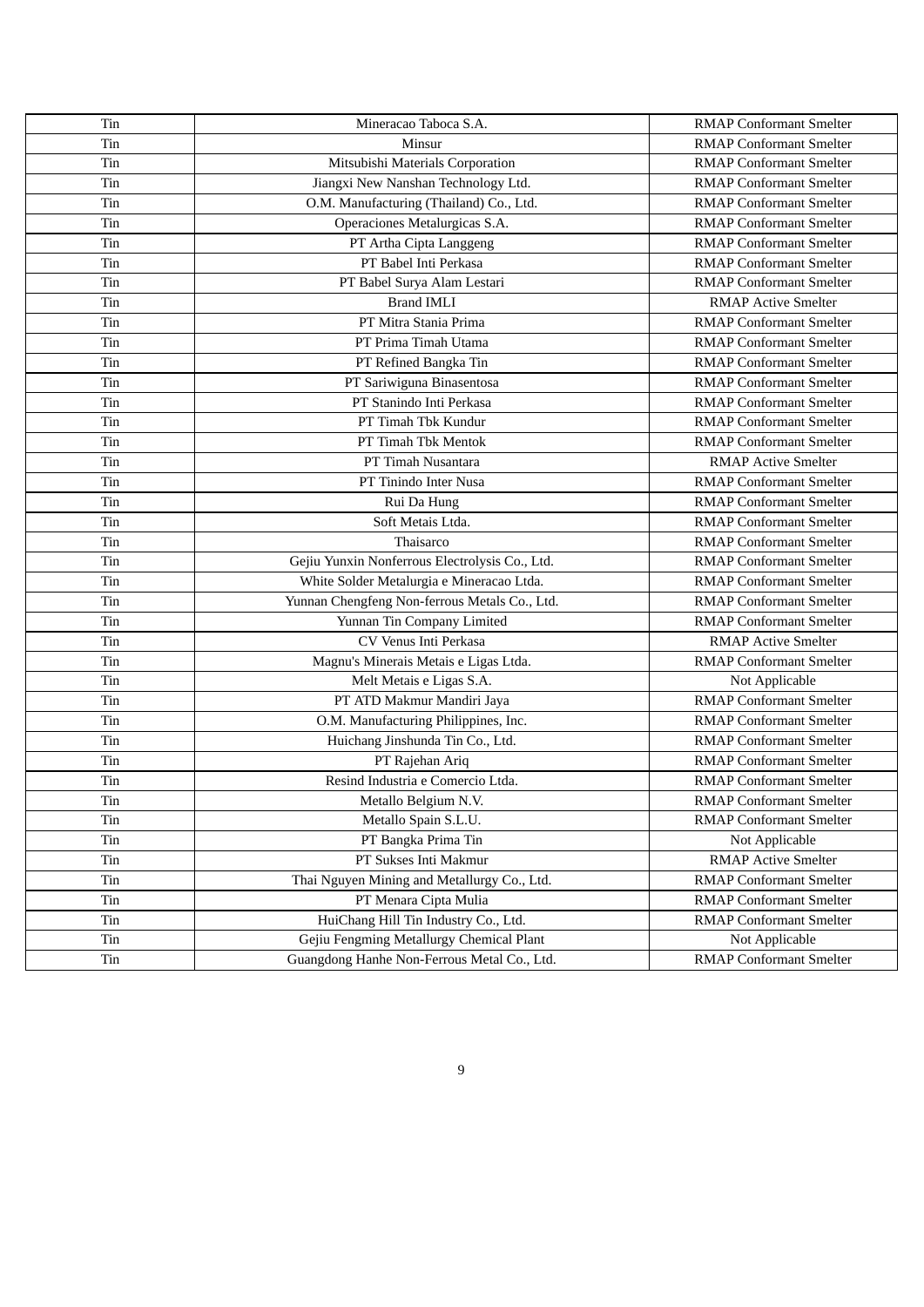| Tin      | Chifeng Dajingzi Tin Industry Co., Ltd.                       | <b>RMAP Conformant Smelter</b> |
|----------|---------------------------------------------------------------|--------------------------------|
| Tin      | PT Bangka Serumpun                                            | <b>RMAP Conformant Smelter</b> |
| Tin      | Tin Technology & Refining                                     | <b>RMAP Conformant Smelter</b> |
| Tin      | Ma'anshan Weitai Tin Co., Ltd.                                | <b>RMAP Conformant Smelter</b> |
| Tin      | PT Rajawali Rimba Perkasa                                     | <b>RMAP Conformant Smelter</b> |
| Tin      | Luna Smelter, Ltd.                                            | <b>RMAP Conformant Smelter</b> |
| Tin      | Yunnan Yunfan Non-ferrous Metals Co., Ltd.                    | Not Applicable                 |
| Tin      | PT Mitra Sukses Globalindo                                    | <b>RMAP Active Smelter</b>     |
| Tungsten | A.L.M.T. Corp.                                                | <b>RMAP Conformant Smelter</b> |
| Tungsten | Kennametal Huntsville                                         | <b>RMAP Conformant Smelter</b> |
| Tungsten | Guangdong Xianglu Tungsten Co., Ltd.                          | <b>RMAP Conformant Smelter</b> |
| Tungsten | Chongyi Zhangyuan Tungsten Co., Ltd.                          | <b>RMAP Conformant Smelter</b> |
| Tungsten | Fujian Jinxin Tungsten Co., Ltd.                              | Not Applicable                 |
| Tungsten | Global Tungsten & Powders Corp.                               | <b>RMAP Conformant Smelter</b> |
| Tungsten | Hunan Chenzhou Mining Co., Ltd.                               | <b>RMAP Conformant Smelter</b> |
| Tungsten | Hunan Chunchang Nonferrous Metals Co., Ltd.                   | <b>RMAP Conformant Smelter</b> |
| Tungsten | Japan New Metals Co., Ltd.                                    | <b>RMAP Conformant Smelter</b> |
| Tungsten | Ganzhou Huaxing Tungsten Products Co., Ltd.                   | <b>RMAP Conformant Smelter</b> |
| Tungsten | Kennametal Fallon                                             | <b>RMAP Conformant Smelter</b> |
| Tungsten | Tejing (Vietnam) Tungsten Co., Ltd.                           | Not Applicable                 |
| Tungsten | Wolfram Bergbau und Hutten AG                                 | <b>RMAP Conformant Smelter</b> |
| Tungsten | Xiamen Tungsten Co., Ltd.                                     | <b>RMAP Conformant Smelter</b> |
| Tungsten | ZhuZhou Cemented Carbid Goup CO.,                             | Not Applicable                 |
| Tungsten | Ganzhou Jiangwu Ferrotungsten Co., Ltd.                       | <b>RMAP Conformant Smelter</b> |
| Tungsten | Jiangxi Yaosheng Tungsten Co., Ltd.                           | <b>RMAP Conformant Smelter</b> |
| Tungsten | Jiangxi Xinsheng Tungsten Industry Co., Ltd.                  | <b>RMAP Conformant Smelter</b> |
| Tungsten | Jiangxi Tonggu Non-ferrous Metallurgical & Chemical Co., Ltd. | <b>RMAP Conformant Smelter</b> |
| Tungsten | Malipo Haiyu Tungsten Co., Ltd.                               | <b>RMAP Conformant Smelter</b> |
| Tungsten | Xiamen Tungsten (H.C.) Co., Ltd.                              | <b>RMAP Conformant Smelter</b> |
| Tungsten | Jiangxi Gan Bei Tungsten Co., Ltd.                            | <b>RMAP Conformant Smelter</b> |
| Tungsten | Ganzhou Seadragon W & Mo Co., Ltd.                            | <b>RMAP Conformant Smelter</b> |
| Tungsten | Asia Tungsten Products Vietnam Ltd.                           | <b>RMAP Conformant Smelter</b> |
| Tungsten | Chenzhou Diamond Tungsten Products Co., Ltd.                  | <b>RMAP Conformant Smelter</b> |
| Tungsten | H.C. Starck Tungsten GmbH                                     | <b>RMAP Conformant Smelter</b> |
| Tungsten | TANIOBIS Smelting GmbH & Co. KG                               | <b>RMAP Conformant Smelter</b> |
| Tungsten | Masan High-Tech Materials                                     | <b>RMAP Conformant Smelter</b> |
| Tungsten | Jiangwu H.C. Starck Tungsten Products Co., Ltd.               | <b>RMAP Conformant Smelter</b> |
| Tungsten | Hunan Chuangda Vanadium Tungsten Co., Ltd. Wuji               | Not Applicable                 |
| Tungsten | Niagara Refining LLC                                          | <b>RMAP Conformant Smelter</b> |
| Tungsten | China Molybdenum Tungsten Co., Ltd.                           | <b>RMAP Conformant Smelter</b> |
| Tungsten | Ganzhou Haichuang Tungsten Co., Ltd.                          | <b>RMAP Conformant Smelter</b> |
| Tungsten | Hydrometallurg, JSC                                           | <b>RMAP Conformant Smelter</b> |
| Tungsten | Unecha Refractory metals plant                                | <b>RMAP Conformant Smelter</b> |